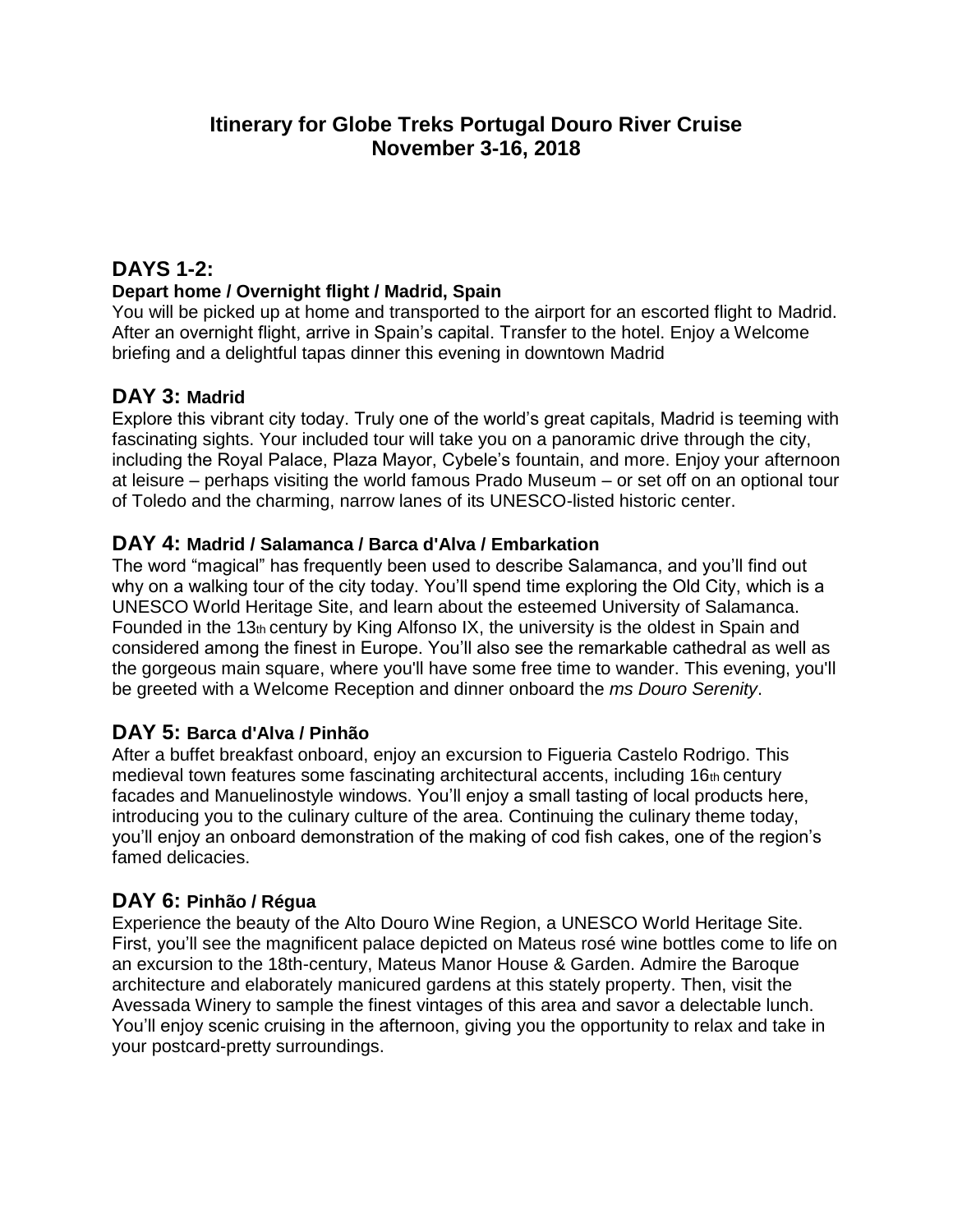# **DAY 7: Régua**

Your day begins with a walking tour of Regua, including a visit to the Douro Museum, where you'll learn all about the picturesque Douro River Valley you've been admiring from the deck of the ship.This afternoon, you'll head to Lamego, a town well known for its wine and the Santuário de Nossa Senhora dos Remédios shrine. The elaborate structure is a regular stop for Catholic pilgrims, who climb its nearly 700 steps to walk in order to ask the Virgin Mary to rid them of their afflictions. You'll also visit Quinto do Seixo, where you will get to sample the fantastic local foods and wines of the region. This evening, we'll honor the tradition of Portuguese folk music as we watch a performance onboard.

### **DAY 8: Régua / Entre-os-Rios**

This morning you'll listen to a fascinating lecture entitled "Society and Economy of Portugal" onboard during some scenic sailing. In the afternoon, set off on an excursion to Amarante, where you'll stop for an authentic Portuguese tea experience at the Casa da Calçada. Here, you'll learn about the traditions surrounded tea drinking and tea production while sampling some of the finest teas the country has to offer. Back on board this evening, let music carry you back in time a local performers play music from the 60s, 70, and 80s.

### **DAY 9: Entre-os-Rios / Oporto**

Your exploration of Portugal continues with a scenic sail into Oporto, Portugal's secondlargest city and the center of the port wine trade. One can't visit Oporto without enjoying its signature wine, so you'll begin with a stop at a port-wine cellar for a sampling of this worldfamous drink. Afterwards, get to know the city better with a full tour and panoramic drive, including a visit to the historic center (a UNESCO World Heritage Site) and the market area. You'll also have the option of checking out one of the top bookstores in the world –Livraria Lello – where you can peruse the shelves of this one-of-a-kind gem that is said to have been an inspiration for J.K. Rowling's *Harry Potter* book series. Learn about the importance of the cork industry here in Portugal during an included lecture. Back on board this evening, enjoy a lively performance by a local Tuna Band after dinner.

### **DAY 10: Oporto / Guimarães**

You'll have a choice of how to spend your day today: set off on a walking tour of Oporto which includes an exploration of the quaint, medieval Ribiera district — or take a guided tour of the historical center of Guimarães. Inscribed on the walls of the castle here is the phrase *Aqui Nasceu Portugal* – "Portugal was born here" – and you'll learn how true this statement is as you explore this town's historical center.

### **DAY 11: Disembarkation / Oporto / Lisbon**

This morning, you'll disembark the *ms Douro Serenity* and transfer to the final city on your tour: Lisbon. En route, you'll stop in the seaside town of Nazaré, a beach famous for its monstrous waves and surfing culture. Later, you'll make another stop in Obidos, where you'll enjoy a walking tour through this beautifully preserved walled town that was once part of the "Queen's Estate." Known as the "Wedding Present Town", Obidos was gifted to Queen Isabel from King Dinis on their wedding day in 1282. This evening, we'll arrive in Lisbon.